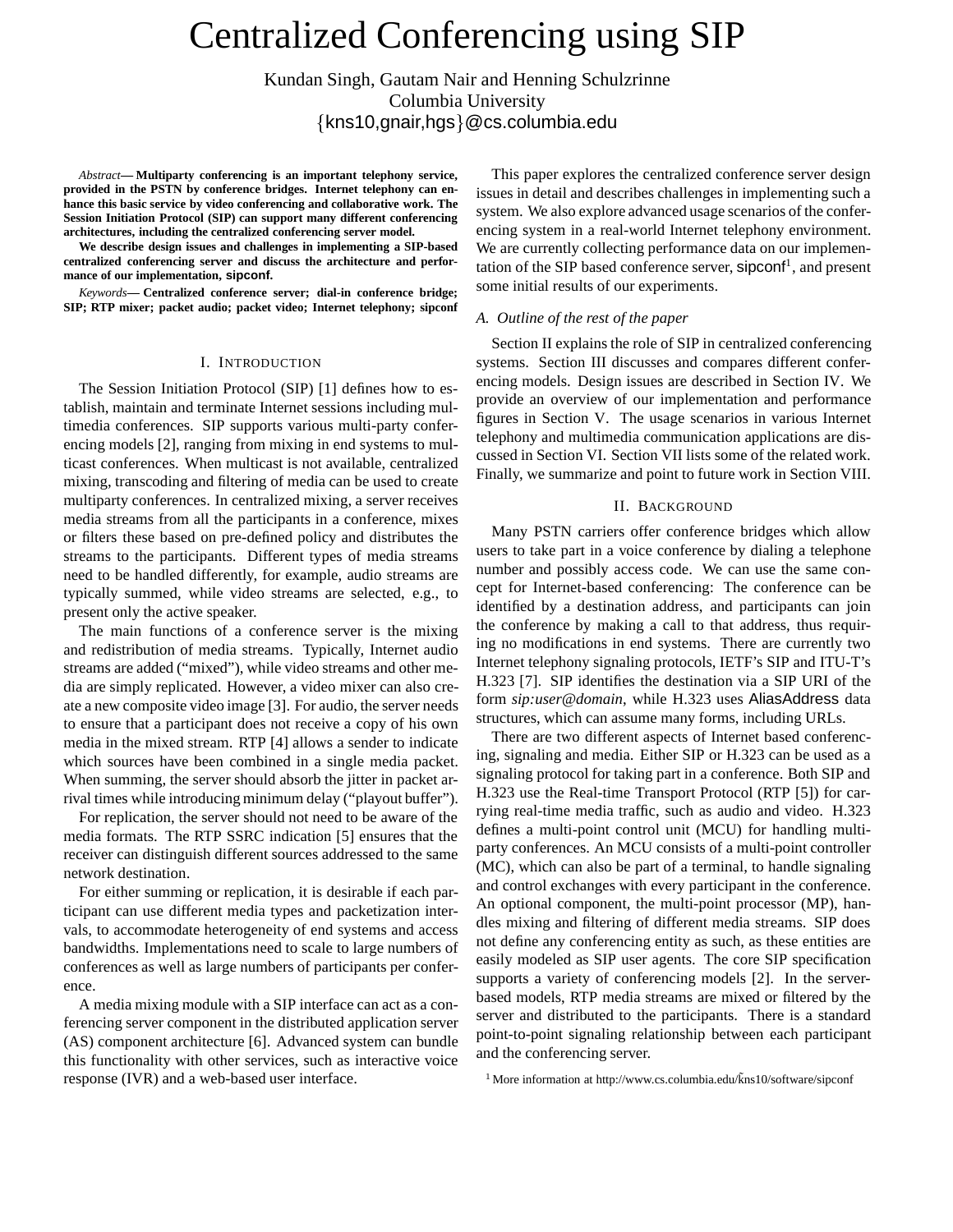The conference is identified by the SIP URI, e.g., sip:discuss@server.com. The standard user location and routing mechanisms in SIP forward all calls to the appropriate conference server at server.com without requiring any extension to the protocol. The SIP message routing entities (SIP proxies) need not be aware that the request URI corresponds to a conference and not to an individual person.

The Session Description Protocol (SDP [8]) is used to indicate media capabilities and media transport addresses. The participant sends the information about his media capabilities (PCMU) and the transport address where he wishes to receive RTP packets. In the message body of the 200 success response, the server sends the transport address to which the participant should send his PCMU RTP packets. More advanced scenarios can be accomplished using the SIP REFER method. For example, an existing participant can invite another user to join the conference. These conferencing models can be found in [2].

SIP-based authentication can be used to prevent unauthorized participants to join a conference. The server can support both pre-arranged conferences as well as ad-hoc conferences by assigning special meaning to the user field in the request URI. For example, participants who wish to join sip:ietf.arranged@office.com will need to set up the conference before hand, while those who wish to join sip:library-discuss.adhoc@office.com do not need to setup the conference in advance. The conference state is maintained as long as at least one participant is part of the conference. Participants find out about the conference URL via external means, such as email or a web page.

# III. CONFERENCING MODELS

Conference models can be distinguished based on the topology of signaling and media relationships. Conferences with a central server are easier to handle for end systems and simplify keeping track of the conference participants. On the other hand, network-layer multicast is more scalable for large-scale media distribution and allows a "loose" model of conference membership [9], where each member has only an approximate view of the group roster.

Table I summarizes the different types of *media distribution models* in multimedia conferencing. The table compares the scaling properties, depending on the the number of active senders,  $M$ , and the total number of participants,  $N$ . Given that M is almost always one for typical audio conferences, most of these models scale similarly in terms of processing and bandwidth requirements. Note that the centralized model performs better with higher  $M$  if inputs are summed.

*Centralized:* In the centralized model, a server receives media streams from all participants, mixes them if needed, and redistributes the appropriate media stream back to the participants (See Fig. 1). Since senders would have difficulty subtracting out their own contribution, the server needs to create a customized stream for each of the currently active M senders and a common stream for all  $N - M$  listeners, assuming that they can all support the same media format. The server needs to decode audio streams before mixing, as mixing can only be performed on uncompressed



Fig. 1. Types of media distribution model

audio. Decoding M and encoding  $M + 1$  streams limits the amount of active sources or conferences, while the number of participants limits the total conference membership to the available outbound network bandwidth.

The central server model has the advantage that clients do not need to be modified and do not have to perform media summing. In addition, it is relatively easy to support heterogeneous media clients, with the server performing the transcoding. For example, this allows a conference consisting of participants connected through high-bandwidth networks and modems, each receiving the best possible quality. At the cost of increased inbound bandwidth, silence detection can be delegated from clients to the server. This is helpful as many current IP telephones do not support silence suppression.

Also, the server can enforce floor control policies and can control the distribution of video based on audio activity. Compared to a distributed model, a central server can readily provide a consistent view of the complete conference membership.

*Full mesh:* In a full mesh, each active participant sends a copy of its media stream to all participants via unicast, without a central server. End systems sum the incoming audio streams; since most of the time, only one speaker will be active, the CPU overhead is modest as long as silence suppression is implemented everywhere, but it fails if the access bandwidth of some participants is just large enough for a single stream. For video, full mesh does not scale unless, for example, only currently active speakers send video. In a full mesh, each pair of participants must share a common codec.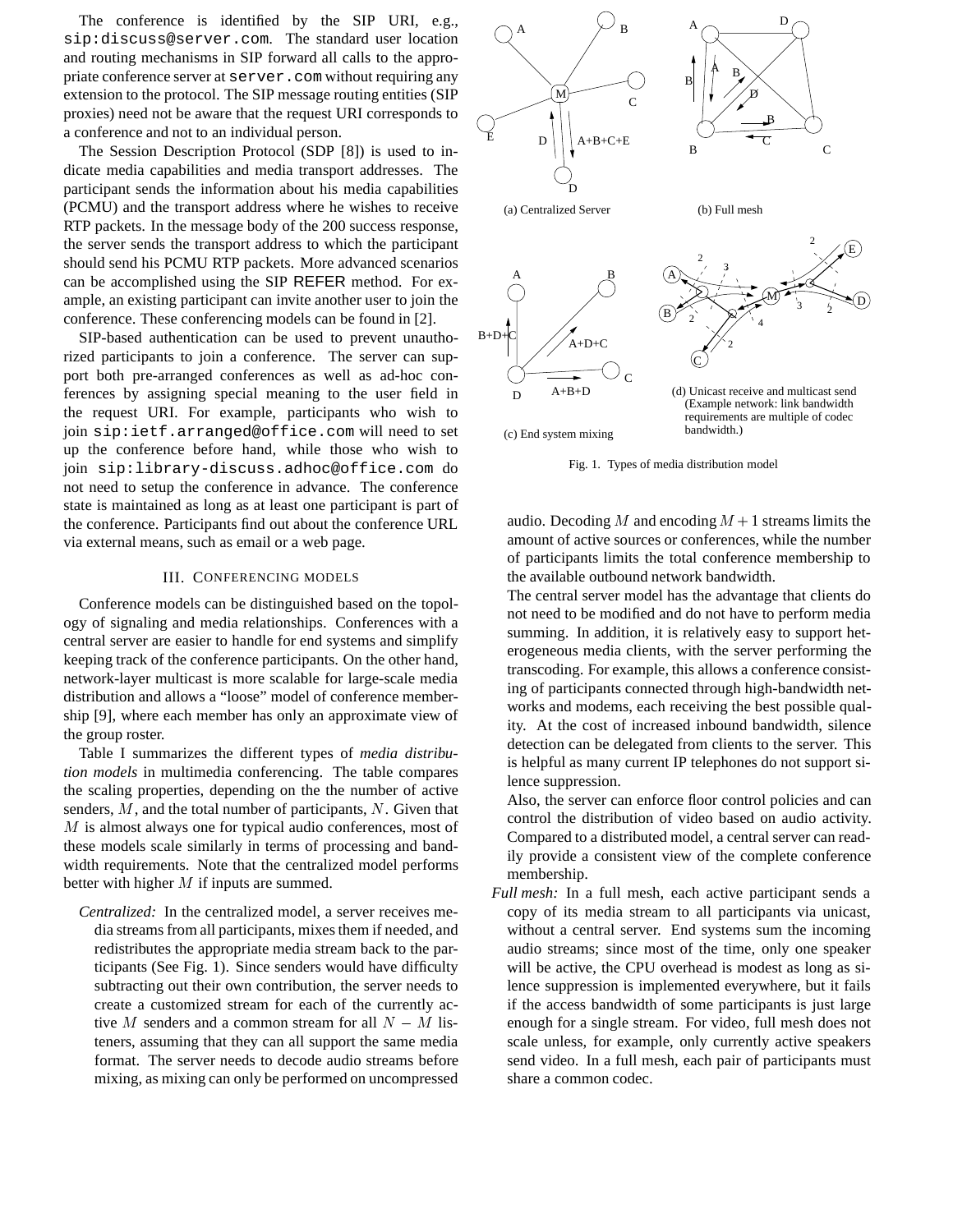| Properties              | centralized | full mesh | multicast   | unicast rx, multicast tx  | end mixing      |
|-------------------------|-------------|-----------|-------------|---------------------------|-----------------|
| <b>Topology</b>         | Star        | full mesh | m-cast tree | star and m-cast tree      | ad-hoc          |
| Server processing       | $O(M+N)$    | n/a       | n/a         | $O(M+N)$                  | n/a             |
| Endpoint processing     | O(1)        | O(M)      | O(M)        | O(1)                      | variable        |
| Server bandwidth        | $O(M+N)$    | n/a       | n/a         | O(M) based on m-cast tree | n/a             |
| Endpoint bandwidth      | O(1)        | O(M)      | O(1)        | O(1)                      | variable        |
| Scaling                 | medium      | medium    | large       | large                     | medium          |
| Heterogeneous endpoints | yes         | yes       | no.         | no                        | yes (partially) |
| Get back your media     | no          | no        | no          | yes                       | no              |

TABLE I

TYPES OF CONFERENCES; <sup>M</sup> IS THE NUMBER OF ACTIVE SENDERS AND <sup>N</sup> THE TOTAL NUMBER OF PARTICIPANTS

*Multicast:* Network-layer multicast is ideally suited for large-scale conferences. A multicast address is allocated for each media stream, and every participant sends to that address. As in the full mesh, participants receive packets on the same address from all other participants, and need to sum or select streams. While the incoming bandwidth is the same as in a full mesh, each system only needs to generate one copy of the media stream.

Unfortunately, native multicast is not widely available outside network testbeds such as Internet2. Also, all receivers must share a common set of codecs.

- *Unicast receive and multicast send:* This scheme combines some of the benefits of the server and multicast models. Participants send their media stream using unicast to the conferencing server, which sums them and sends them out on a pre-established multicast address. Thus, unlike pure multicast, end systems do not have to filter or mix media streams. Every participant receives the mixed stream, which includes his own stream. Unless a sender maintain a buffer of the data sent and there is a means of aligning time scales, it will have difficulty removing its own audio content from the mixed stream. The gain in bandwidth efficiency is largest if the number of simultaneous senders is small compared to the total group size. This approach lends itself well to single-source multicast [10], [11].
- *Endpoint mixing:* Instead of in a server, mixing can take place in one of the participating end systems. For example, if  $A$  and  $B$  are in a call,  $A$  can also invite  $C$ .  $A$  sends the sum of  $A$  and  $B$  to  $C$ , and the sum of  $A$  and  $C$  to  $B$ .  $B$ and C do not need to be aware of the service performed by A, but can in turn mix other participants.

Cascading mixers increases the delay on some of the media paths. Another problem is that the conference dissolves when the participant who is acting as a mixer leaves the conference. This model is likely to be suitable only for small conferences of three or four parties.

Besides these, one can imagine a replication model, where the server sends a copy of each incoming media stream to all the participants using unicast. The mixing is done at each end system. This might be useful for media path authentication as every end system exchanges media packets only with the server's IP address. The CPU overhead is modest as long as silence suppression is implemented. The server however is less loaded than in the case of the centralized conference since it is now freed from the task of mixing audio streams. This is the model used in the case of video and text based conferences, since there is inherently no mixing required.

Media and signaling can use different models in the same conference. For example, one could combine centralized signaling with multicast media distribution, where the server maintains a one-to-one signaling relationship with each of the participants. Unfortunately, this requires cooperation from the end system. The server can indicate a multicast address in its SIP success response, causing the end system to send media streams via multicast, but the end system will still expect to receive media via unicast. More sophisticated session description formats may address this issue.

Also, different media streams can use different models. For example, audio could be mixed by a central server and redistributed, while video can be sent point-to-point between every pair of participants as in full mesh.

Thus, as long as multicast is not widely available, serverbased conferences will continue to be the only viable model for mid-size conferences of tens to hundreds of participants.

#### IV. DESIGN OF A CONFERENCE SERVER

A conferencing server consists of a signaling and a media mixing module. The signaling module receives SIP or H.323 requests to join and leave conferences, while the media mixing module receives and sends RTP media streams from and to participants. Replicating video packets is straightforward; below we describe the operations needed for mixing audio.

#### *A. Audio mixing*

Fig. 2 shows how an audio mixing module can be implemented. Participant A support G.711,  $B$  DVI ADPCM and  $C$ both GSM and G.711. Participants list the codecs they support in their INVITE requests. The server selects an intersection of the algorithms supported by the participant as well as by the server. This selection is returned in the signaling success response to the participant. These algorithms are listed in order of preference in the SDP of the INVITE or its response.

The mixing algorithm follows a *decode-mix-encode* sequence. When an audio packet arrives at the mixing module, it is decoded into 16-bit linear samples and appended to the per-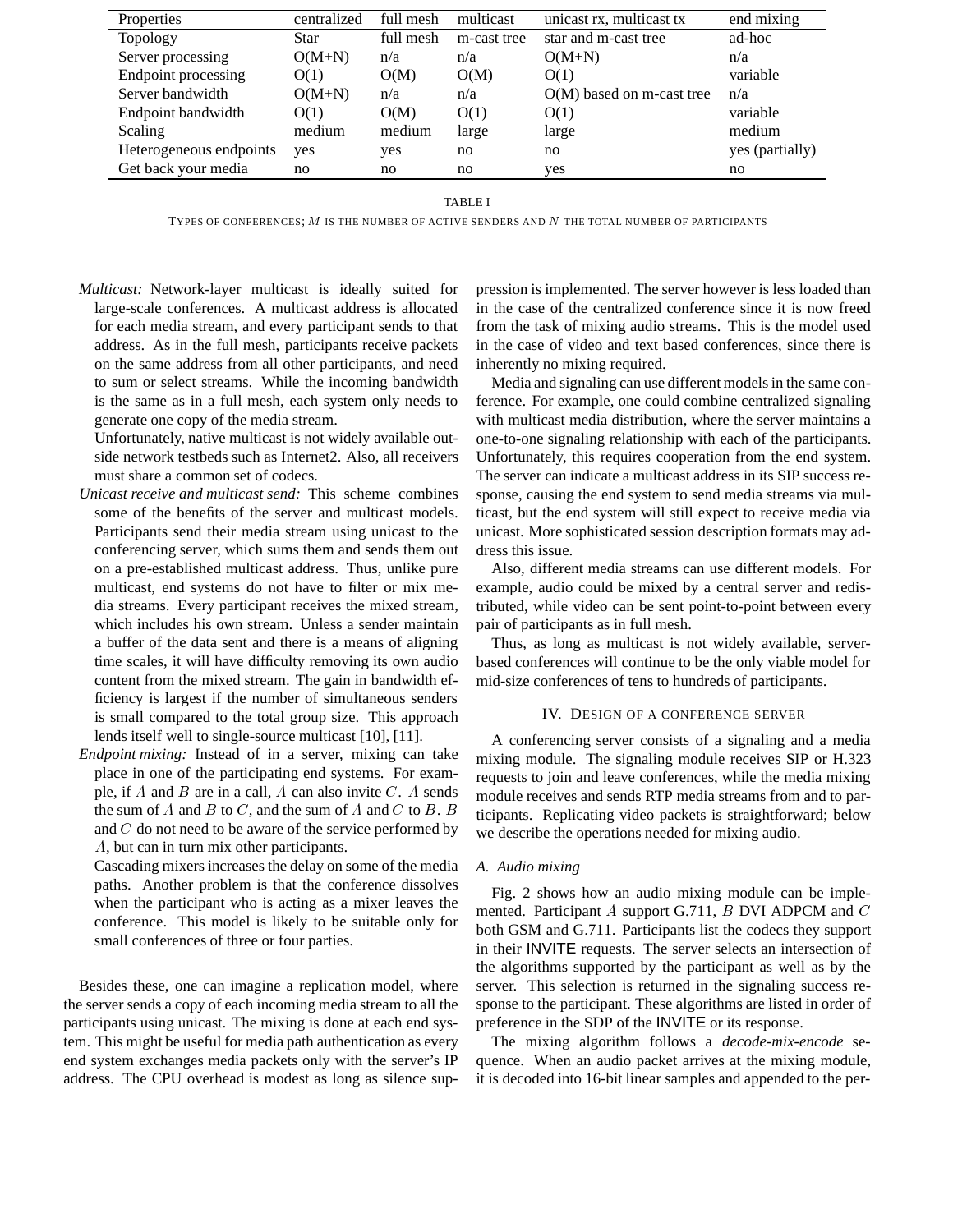

Fig. 2. Audio mixing

participant audio buffer queue. Each buffer is labeled with the corresponding RTP timestamp. The jitter in packet arrivals is absorbed by a play-out delay algorithm. Every outbound packetization interval, a timer triggers a routine that mixes a range of the samples from one of more input buffers from each active participant into a combined packets by simple addition of the sample values. The timer intervals are shortened and lengthened to account for earlier slight variations in timer invocation times and processing delay. (A simple operating system timer that fires after a delay would yield an output rate that is typically slightly below the desired rate.)

To allow input and output packets to have different packetization intervals, the mixer routine can grab samples from one or more input buffers. (Using a chained list of buffers saves memory compared to a circular buffer and makes it easier to detect when a particular source is silent.) Then, for each of the participants, the linear sample values from the per-participant queue (e.g., A) is subtracted from the mixed data  $(X)$  and the resulting data  $(X - A)$  is encoded using the preferred audio compression algorithm. The encoded data is packetized and sent to the participant. If there are  $M$  participants, then both mixing and redistribution will take  $M$  additions and  $M$  subtractions. Note that the receive and transmit audio algorithms need not be same for each participant.

While the *decode-mix-encode* sequence is the most straightforward approach to implementing an audio mixer, there are alternative approaches. For instance, one can build an addition or subtraction table for G.711 samples, so that conversion to linear is not required to do mixing. This only works for G.711, not for codecs with cross-sample dependencies such as G.723.1 or GSM.

Also, instead of subtraction, one could create  $M + 1$  different streams directly, one for each talker and one for the listeners.

However, that requires  $M^2$  additions.

# *B. Playout delay algorithm*

Playout delay algorithms help absorb the jitter in network packet arrival due to network congestion. Adaptive playout delay further allows an application to adapt to changes in the amount of jitter, thus giving minimum delay in the audio stream. Playout delay compensation takes place before mixing, stretching or shrinking silence periods between talkspurts to adjust the time between arrival and mixing [12], [13]. (In the absence of silence periods, time stretching or companding can be used, albeit at much greater computational cost.) We have used Algorithm 1 from [12], with  $\alpha = 0.95$ , for our implementation. The algorithm is basically a linear recursive filter. The adapted delay at any instant depends on the measured delay (using RTP timestamps) plus the previous adapted delay, with a weighting factor  $\alpha$ . The playout delay depends on both the adapted delay and the variation in the adapted delay.

#### V. IMPLEMENTATION

We have implemented a simple SIP conference server based on the above design. It can support some of the common audio algorithms, including G.711 A and  $\mu$ -law, DVI ADPCM, and GSM. The Columbia SIP C++ library is used for all the SIP and SDP related functionality in the conference server. When a SIP user agent connects to the server the signaling is managed by the routines in this library. The mixer module forms the core of the conference server. We use Columbia RTP Library for implementing the RTP functionality. It sets up and manages the audio transport with the participants. There is a thread for receiving packets from every participant. Another thread (per conference) takes care of sending the mixed stream to the participants.

Below, we discuss design and implementation issues and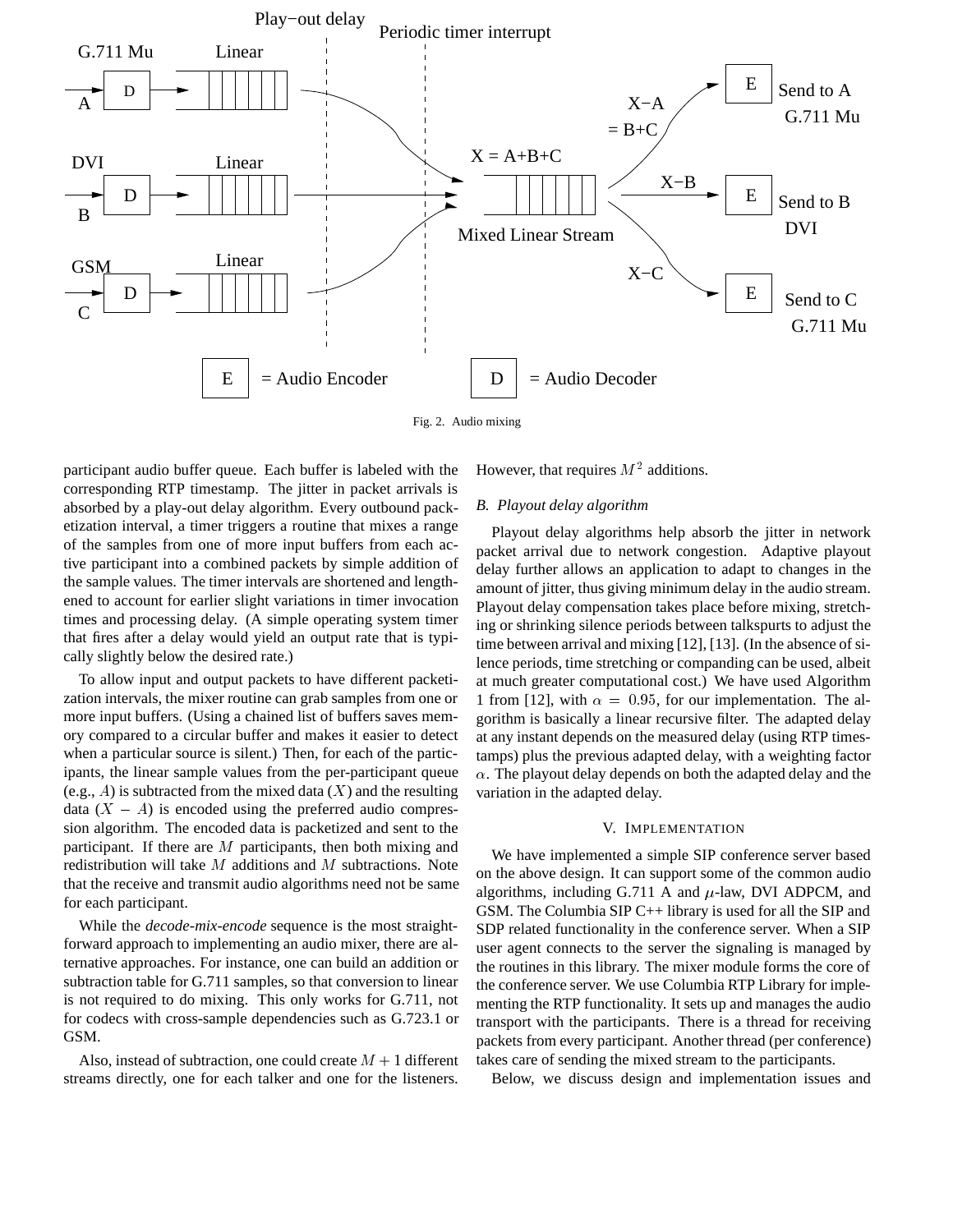present initial performance data.

#### *A. Design issues*

- *Packetization interval:* Although RTP implementations are supposed to handle a wide range of packetization intervals, we found 20 ms to be the only one that worked across a range of media clients such as rat [14] or Microsoft Net-Meeting. End systems permitting, it may be useful to dynamically change the packetization interval for outgoing packets, as smaller packetization intervals decrease delay, but increase network bandwidth and computational effort.
- *Scaling:* For large conferences, scalability is limited primarily by outbound bandwidth, copying of data between buffers and encoding. If many smaller conferences are to be supported, scaling depends as much on inbound bandwidth and decoding. While simple codecs like G.711 require very little encoding and decoding effort, they impose a heavier burden on buffer copying and bandwidth.

To scale to very large conferences using conferencing servers, a network of servers can be deployed (Section VI). To scale to a large number of smaller conferences, a SIP proxy server can act as a load-distribution system and direct incoming requests for new ad-hoc conferences to different servers. Alternatively, the conference server itself can redirect a request to an alternate server.

Instead of using general-purpose computers, one could also build DSP-based customized hardware at lower per-port cost. However, in many environments, there are enough idle cycles on workstations and servers that can be drafted into service for occasional large conferences.

*Inactivity detection:* The system should be able to detect if a particular participant becomes inactive, e.g., due to user agent failure. Failures can be detected by observing ICMP errors or sudden discontinuation of RTCP reports.

#### *B. Performance measurements*

We are currently measuring performance of our software on a range of platforms. Initial results are below. We characterize server load by processor and memory utilization. As discussed above, both the number of conferences and the total number of participants affect load, assuming that the average number of active senders per conference is one.

Table II summarizes the server load depending on how many simultaneous participants are present in a single conference. There was no optimization done at compilation time. There were only one or two active speakers and all others were listeners. The server was running on a Sun SPARC Ultra 10 with 256 MB RAM and a 360 MHz CPU. All participants were in the same 100 Mb/s LAN as the server and used G.711 with a 40 ms packetization interval from server to participant and 20 ms from participant to server. The bandwidth includes IP, UDP and RTP headers, and for a typical 100 Mb/s LAN, is not a limiting factor.

Load figures are obtained using the Unix command top. Memory is the amount of resident memory (RES). The audio quality was good up to 80 participants in the single conference, tolerable with 100 participants and very poor for 120 participants.

| Participants | <b>CPU</b> | memory | bandwidth (Mb/s) |          |
|--------------|------------|--------|------------------|----------|
|              | (% )       | (MB)   | inbound          | outbound |
| 2            | < 0.1      | 2.7    | 0.08             | 0.07     |
| 20           | $\leq 1$   | 6.0    | 0.08             | 1.37     |
| 40           | $2 - 3$    | 9.6    | 0.08             | 2.81     |
| 60           | 5          | 13     | 0.08             | 4.25     |
| 80           | $10 - 15$  | 17     | 0.08             | 5.69     |
| 100          | $35 - 50$  | 22     | 0.08             | 7.13     |
| 120          | $50-70$    | 26     | 0.08             | 8.59     |
|              |            |        |                  |          |

TABLE II

SERVER LOAD AS FUNCTION OF NUMBER OF PARTICIPANTS IN SINGLE **CONFERENCE** 

Table III summarizes the server behavior depending on the number of simultaneous three-party conferences where every participant is an active speaker. All other parameters are the same as before. Audio quality was good up to 15 three-party conferences, but deteriorated to poor with 18 conferences.

| Confer-       | partici- | <b>CPU</b> | memory | bandwidth (Mb/s) |          |
|---------------|----------|------------|--------|------------------|----------|
| ences         | pants    | (% )       | (MB)   | inbound          | outbound |
| $\mathcal{R}$ | 9        | ${}_{0.4}$ | 4.1    | 0.72             | 0.65     |
| 6             | 18       | < 2.0      | 5.7    | 1.44             | 1.30     |
| 9             | 27       | $7 - 13$   | 7.3    | 2.16             | 1.94     |
| 12            | 36       | $15 - 20$  | 9      | 2.88             | 2.60     |
| 15            | 45       | 25         | 10     | 3.60             | 3.24     |
| 18            | 54       | 30         | 12     | 4.32             | 3.89     |

TABLE III

SERVER LOAD AS FUNCTION OF NUMBER OF THREE-PARTY CONFERENCES

The memory requirement depends on the number of participants and seems to increase linearly. For instance, memory requirements for 15 three-party conferences (45 participants) is almost the same as that for 40 participants in a single conference. Secondly, the CPU utilization starts increasing drastically at about 30-40 participants.

CPU load is the primary bottleneck in our test environment. The other factors: memory and bandwidth do not seem to cause problem for a hundred participants. Various factors contribute to the CPU load, e.g., thread switching and list traversal. This bottleneck can be removed by using "Multi-state conferences" (Section VI) or by dedicated hardware for encoding and mixing, for example.

It may be possible to optimize the mixing logic. One such scheme is shown in Fig. 3, combining the encoding step for the output streams that have same mixed audio data and use the same encoding algorithm. For all the participants who did not speak in the last timer interval and who have a common subset of supported receive audio algorithm, we can call the encoder only once. However, if a stream stops being active, it will receive the general listener packet stream rather than its own version, so that the predictor will be wrong. It is not clear how much this would matter in practice.

Scaling may also be limited by the available number of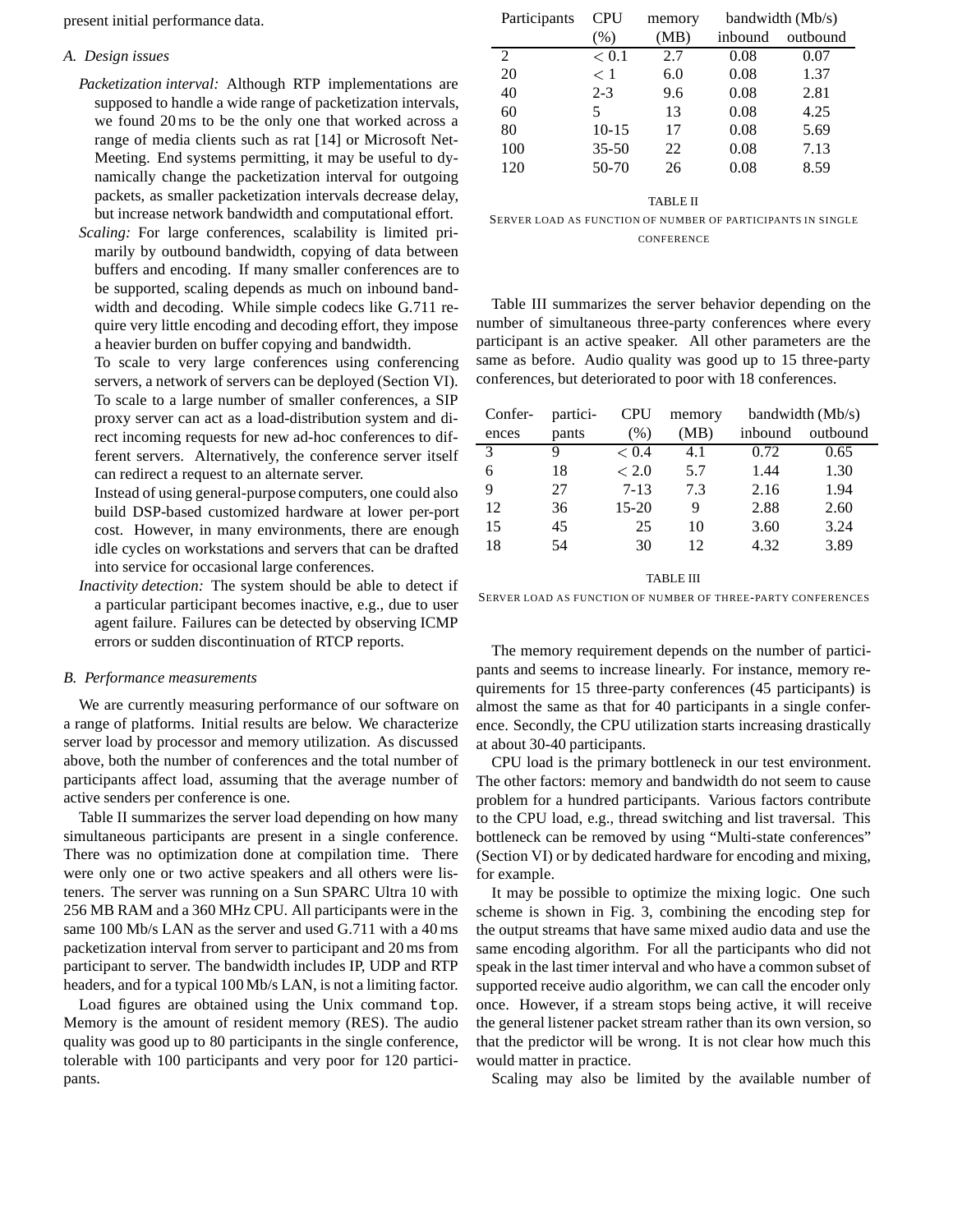

A−D support G.711; E and F support GSM.

Fig. 3. Possible optimization in decode-mix-encode sequence

threads. Our implementation allocates a thread for every conference as well as for every participant. With 1000 threads allowed per process, the server can support 250 three party conferences (with 750 participants), for example.

# VI. CONFERENCING AS PART OF AN OVERALL VOIP **ARCHITECTURE**

This section describes enhancements to the simple centralized conference system and how it can fit into a more complex Internet telephony and multimedia communication environment.

# *A. Multi-protocol conference server*

A simple enhancement (Fig. 4) is to use a SIP-H.323 gateway and SIP-PSTN gateway to provide a unified conferencing server which can be contacted from any of the SIP, H.323 or PSTN networks. To integrate PSTN users, some form of interactive voice response (IVR) is required, e.g., to prompt for pass codes.

#### *B. Network of conference servers*

For larger conferences, it is possible to create a tree of conference servers, where each server appears as a participant in the server at the aggregation level above it (Fig 5). In the figure, S2, S3, and S4 act as participants for the conference server S1. Such a tree adds packetization and playout delay, but can approximate the bandwidth scaling benefits of network-layer multicast if participants select the closest server. Since it is common that corporate conferences consist of a large number of participants spread across a relatively small number of facilities, having a server in each LAN is likely to be a common mode of operation.

# *C. Integration with other services*

A conferencing server can be integrated with a text-to-speech and speech recognition system to allow text-only participants in an audio session. A conference server could also include an RTSP client that can stream media to a recording server.

# VII. RELATED WORK

Most of the conference servers in the market today are based on H.323. These include MeetingPoint from CUseeMe Networks, Sametime from Lotus and Microsoft Exchange 2000



Fig. 4. Multi-protocol conference server



Fig. 5. Multi-stage conference servers

Conferencing Server. These support T.120 for application sharing and whiteboards. MeetingPoint has mechanisms to link servers together so that conferences can be shared and loadbalancing can be done.

VideoTalks [15] by AT&T Labs is a comprehensive multimedia conferencing system intended to provide a variety of Internet services such as video conferencing and low cost videoon-demand. It is not based on SIP.

A number of tools (e.g., RAT and NeVoT) support multicast "light-weight" conferencing, without explicit signaling support [9]. Etherphone [16] is probably one of the earliest systems supporting multimedia conferencing.